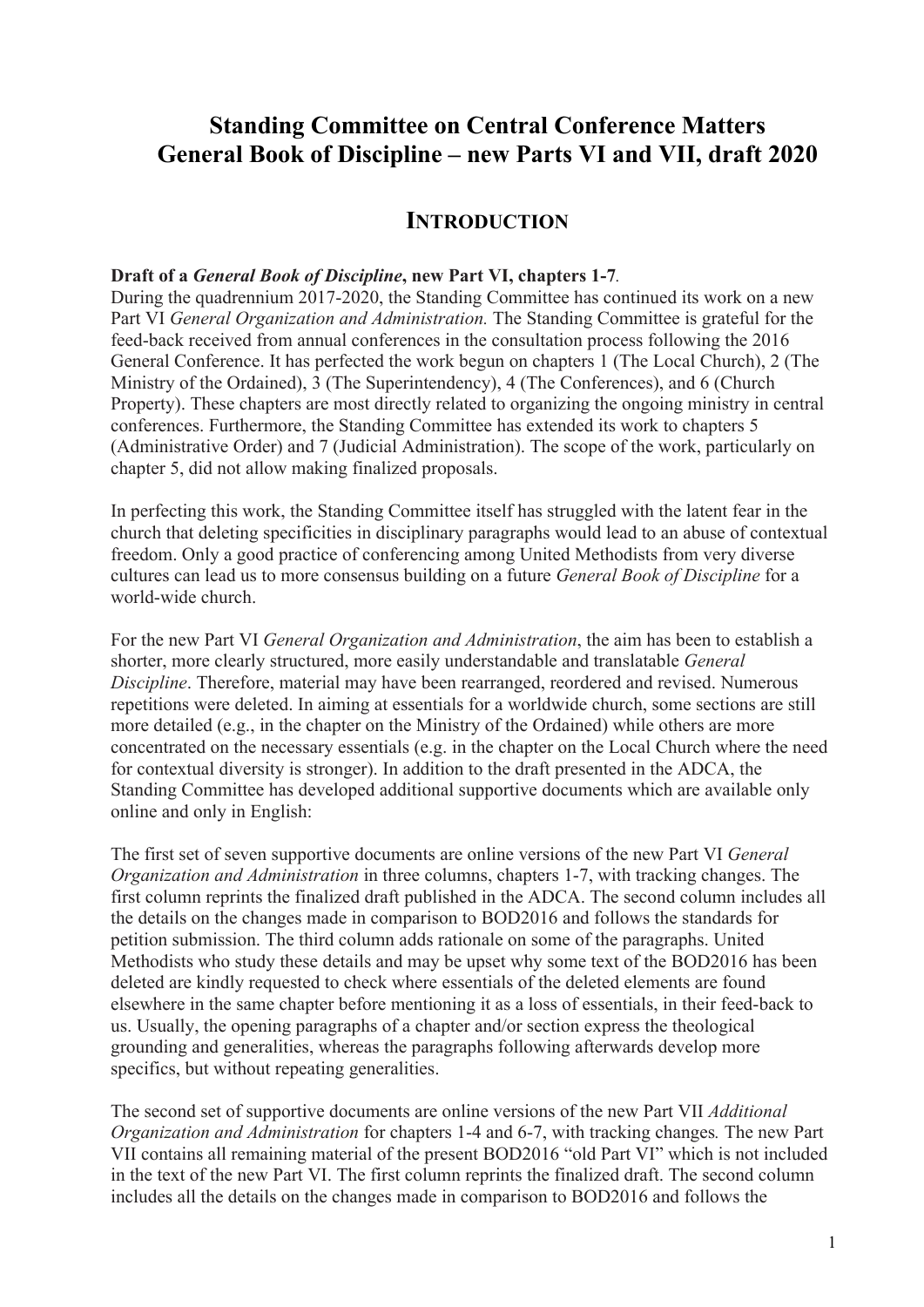standards for petition submission. The third column adds rationale on some of the paragraphs. The new Part VII follows the structuring of the new Part VI (see below on principles for renumbering). Remaining within its mandate, the Standing Committee did not otherwise revise the text. It only added introductory sentences for easy referencing between the two new parts, Part VI and Part VII. The numerical system of referencing for the new Part VII has been developed in consultation with the Book Editor, the Secretary of General Conference, the Publisher of The United Methodist Church and the Committee on Correlation and Editorial Revision who will have the final authority for editing the *Book of Discipline.* The system of referencing is explained below.

If the draft of a new, concise Part VI, as presented in the ADCA, contains what is essential and applicable worldwide, it will not need such a high pace of revisions every four years (including translation of the revisions into multiple languages used in annual conferences all over the world), nor will it need to have organizational details added to it every four years for fixing local or regional problems. All of the latter can be done in the *General Conference Regulations*  (see explanation of principles below) or in Part VII *Additional Organization and Administration.* The new Part VI wants to capture what is at the heart of our identity as a worldwide ecclesial community. It is presented with the hope of enhancing the mission of the church in a long-term, sustainable way, and empowering the diverse regions in the world to be better equipped for making disciples of Jesus Christ for the transformation of the world, all to the glory of God.

#### **Important principles for the drafts of a new Part VI and a new Part VII:**

- The text is based on the existing *Part I. Constitution* and does not propose structural changes for the UMC in the US, nor is it accompanied by any constitutional amendments. This means that the UMC in the US will have both Parts VI and VII as its valid *Discipline*, whereas central conferences outside the US may take action to adapt Part VII to their specific context.
- The text does not touch *Part V. Social Principles*, where the General Board of Church and Society is mandated to present new Global Social Principles to the 2020 General Conference.
- The text is based on the BOD2016 and the mandate given in BOD2016, 1101. It does not touch the standards for clergy related to human sexuality and unauthorized conduct, and leaves any decisions on these matters in the authority of the 2020 General Conference.
- The text establishes a clear relationship between the two new parts, the new Part VI and the new Part VII. At the end of each paragraph or sub-paragraph in the new Part VI, there is a reference to the related paragraph(s) in a new Part VII *Additional Organization and Administration*.

A reference ">VII: −<" at the end of a paragraph in the new Part VI indicates that there is no related paragraph(s) in the new Part VII (or in other words: no material from the present BOD2016 was moved to the new Part VII).

A reference containing numbers, e.g. ">VII: 205.001<" in the new Part VI indicates that there is a related paragraph in the new Part VII. Such reference in the new Part VI always repeats the same numbers before the point, e.g. for the new Part VI, ¶ 205, the referencing starts in Part VII with ">VII: 205.001<", with a second paragraph as ">VII: 205.002< etc.. Thus, the first three or four digits before the point remain the same between the new Part VI and the new Part VII. After the point the first digit in the new Part VII is always a "0". Therefore, referencing to a sub-paragraph in the new Part VI (e.g. "205.1") remains clearly distinguishable from referencing to a sub-paragraph in the new Part VII (e.g. "205.001.1").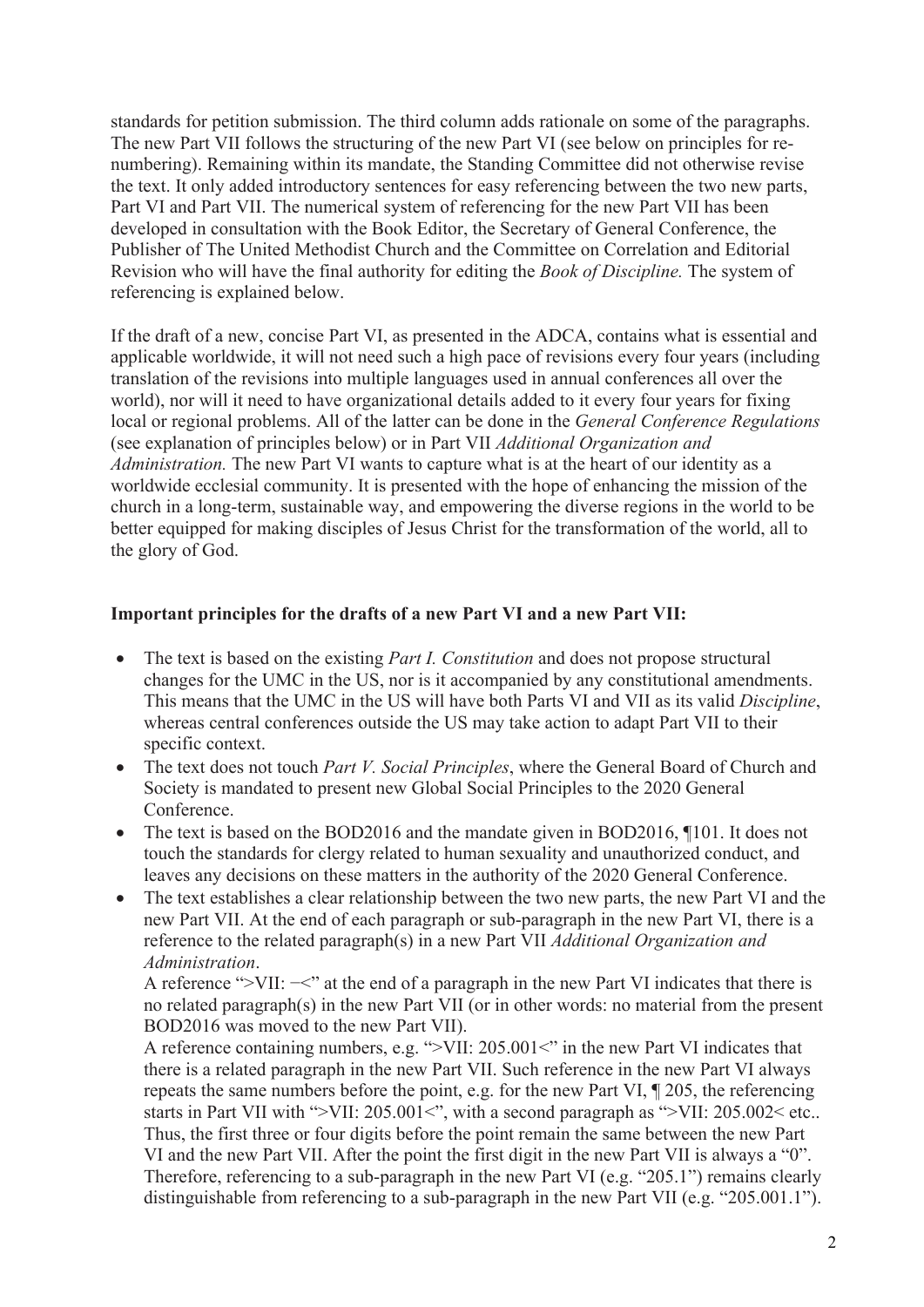These references in the new Part VI will be an integral part of the text for a *General Book of Discipline.*

- Sections and paragraphs are renumbered. All references within paragraphs are adjusted (for Parts I-V according to BOD2016; for new Parts VI and VII according to the new draft). In the new Part VI, section titles are only used for several paragraphs together under the same heading. Other sub-titles are deleted.
- Judicial Council decisions are adjusted to the respective new Parts VI and VII.
- Each paragraph has a title in the new Part VI. Within each paragraph, sub-paragraphs are all re-numbered, with a strict alteration of numbers and letters, for clarity and consistency (for both new Parts VI and VII).
- Furthermore, the draft of the new Part VI adds for each paragraph a reference to BOD2016. This reference is only given now and will no more be needed after an adoption of the draft by a future General Conference. The new GBOD number is followed by "=" with the BOD 2016 number for said paragraph and/or its sub-paragraphs, e.g. GBOD ¶ 206=214. The sign "=" is only an indication of reference. It does not mean an exact quote, and may include revisions, deletions or additions in order to reflect its worldwide application, consistency and a better flow of the text. The full details of all such changes can be traced in the online edition of the new Part VI with three columns, mentioned before.
- Some sections of the new Part VI contain special paragraphs, named *General Conference Regulations (GC-R).* The GC-R paragraphs regroup elements in the present *Book of Discipline* that are needed specifically for the work of the General Conference and other general, worldwide units or functions. As such, they are not adaptable by central conferences. They need to remain in the new Part VI *General Organization and Administration.* Their content may be compared to By-Laws. They often contain very detailed provisions that may easily need to change every four years. GC-R paragraphs do not directly deal with implementing and living the mission in central or annual conferences, as all the rest of the new Part VI. Therefore, these special paragraphs are called *General Conference Regulations* ("GC-R"). They immediately

follow the main paragraph to which they belong in the new Part VI, keeping the same paragraph number, e.g. after GOBD ¶ 407 follows GBOD GC-R¶ 407, followed by GBOD ¶ 408 etc..

Even if the "GC-R" paragraphs can only be changed by General Conference and are not adaptable by central conferences, they do not need to be translated in all the languages used in central and annual conferences all over the world as is the case for all the other regular paragraphs in the new Part VI.

### **Consultation in all annual conferences on the draft of the new Part VI, chapters 1-7**

A non-disciplinary petition to the 2020 General Conference will ask for a consultation in all annual conferences worldwide after the 2020 General Conference, with feed-back from the annual conferences until end November 2021. This information will enable the Standing Committee to receive the needed feed-back for finalizing and presenting the new Parts VI and VII for action by the 2024 General Conference.

Questions for the feed-back will be:

- 1. What elements of the new Part VI do not reflect essentials for a worldwide connection of The UMC and/or are not applicable in your own context and mission?
- 2. What essentially connectional elements are missing in the new Part VI?
- 3. What inconsistencies or inaccuracies are found in the new Part VI and are thus in need of correction?